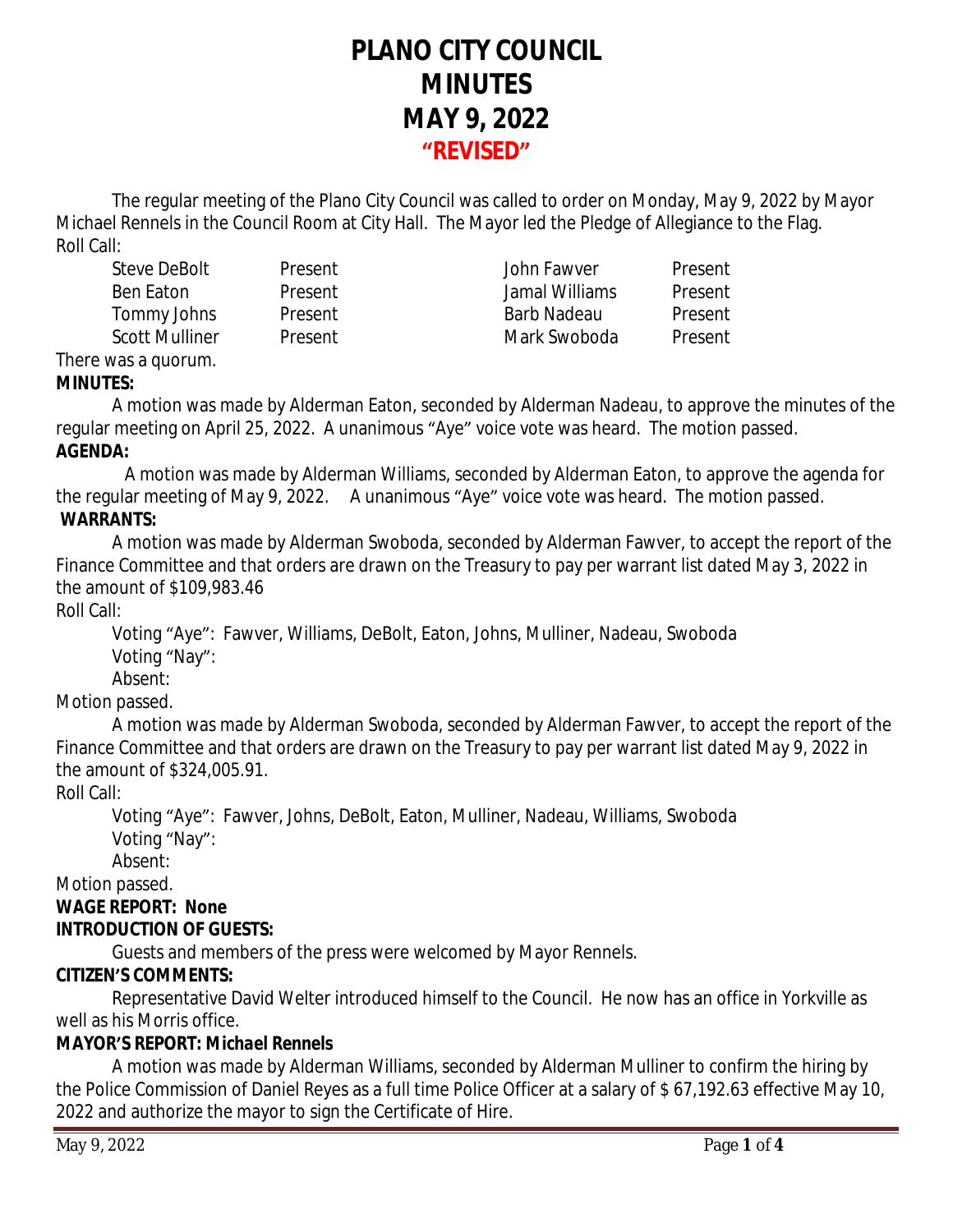Roll Call:

Voting "Aye": Fawver, Williams, DeBolt, Eaton, Johns, Mulliner, Nadeau, Swoboda Voting "Nay":

Absent:

Motion passed

Attorney Thomas swore in the new Officer.

#### **CITY ATTORNEY:** *William Thomas*

#### **Resolution #R2022-8 agreement with Gjovik Chevrolet/GMC**

A motion was made by Alderman Eaton, seconded by Alderman Nadeau, to approve a resolution approving and authorizing the execution of an agreement by and between the City of Plano and Gjovik Chevrolet/GMC.

Roll Call:

Voting "Aye": DeBolt, Fawver, Eaton, Johns, Mulliner, Nadeau, Williams, Swoboda Voting "Nay":

Absent:

Motion passed.

# **CITY CLERK:** *Kathleen Miller – Nothing to report*

#### **CITY TREASURER***: Zoila Gomez*

The Annual Treasurer's Report of monies collected and expended by the Plano Police Pension fund during FY '22 was given.

Notification was received that the Police Pension Fund transfer date was reassigned by the Illinois Police Officers' Pension Investment fund to June 24, 2022.

The Mayor, Ron and Zoila will be attending required Pension Fund training May 11<sup>th</sup> thru 13<sup>th</sup>.

Lauterbach and Amen, our auditors, will be conducting our FY '22 preliminary audit field work on May 10<sup>th</sup> and will return to conduct the full field work on July 11<sup>th</sup> thru 15<sup>th</sup>.

#### **POLICE CHIEF'S REPORT:** *Chief Whowell*

Chief Whowell reminded us that School ends on May 27, 2022 so we need to travel safely.

The patrol officers and Sgts are preparing for the upcoming promotional exams which will be held on June 9th.

The hiring of Daniel Reyes this evening as the 24<sup>th</sup> officer brings the budget to full staff.

# **DIRECTOR OF PUBLIC WORKS/CITY ENGINEER***: D. Boyer, J. Beyer - absent, K. Tisberger*

Karl informed the Council that we will need to approve a resolution at the next meeting for supplemental MFT monies in the amount of \$ 53,507.30 for the Main St. bridge project. They will be doing crosswalk striping.

Darrin informed the Council that the jetting program will start tomorrow.

# **BUILDING, PLANNING & ZONING:** *Jeff Sobotka*

A motion was made by Alderman Williams, seconded by Alderman Eaton, to approve hiring Gary Jacobs as a full time Property Maintenance/Building Inspector at \$ 34.00 per hour and a start date of May 10, 2022.

Alderman Williams stated that the salary was within the range, however it is over \$ 12,000 of what was approved due to hiring a full time with experience instead of 2 part time employees.

Alderman DeBolt pointed out that the candidate would probably not be taking out the City insurance.

Alderman Johns asked if there are certifications required. Jeff replied that there are, the Fire Insurance certificate that Gary has is transferable with ICC and there is a schedule to follow to acquire the other certifications.

Alderman Johns asked if he would be relocating from Elgin. Jeff replied he did not know that.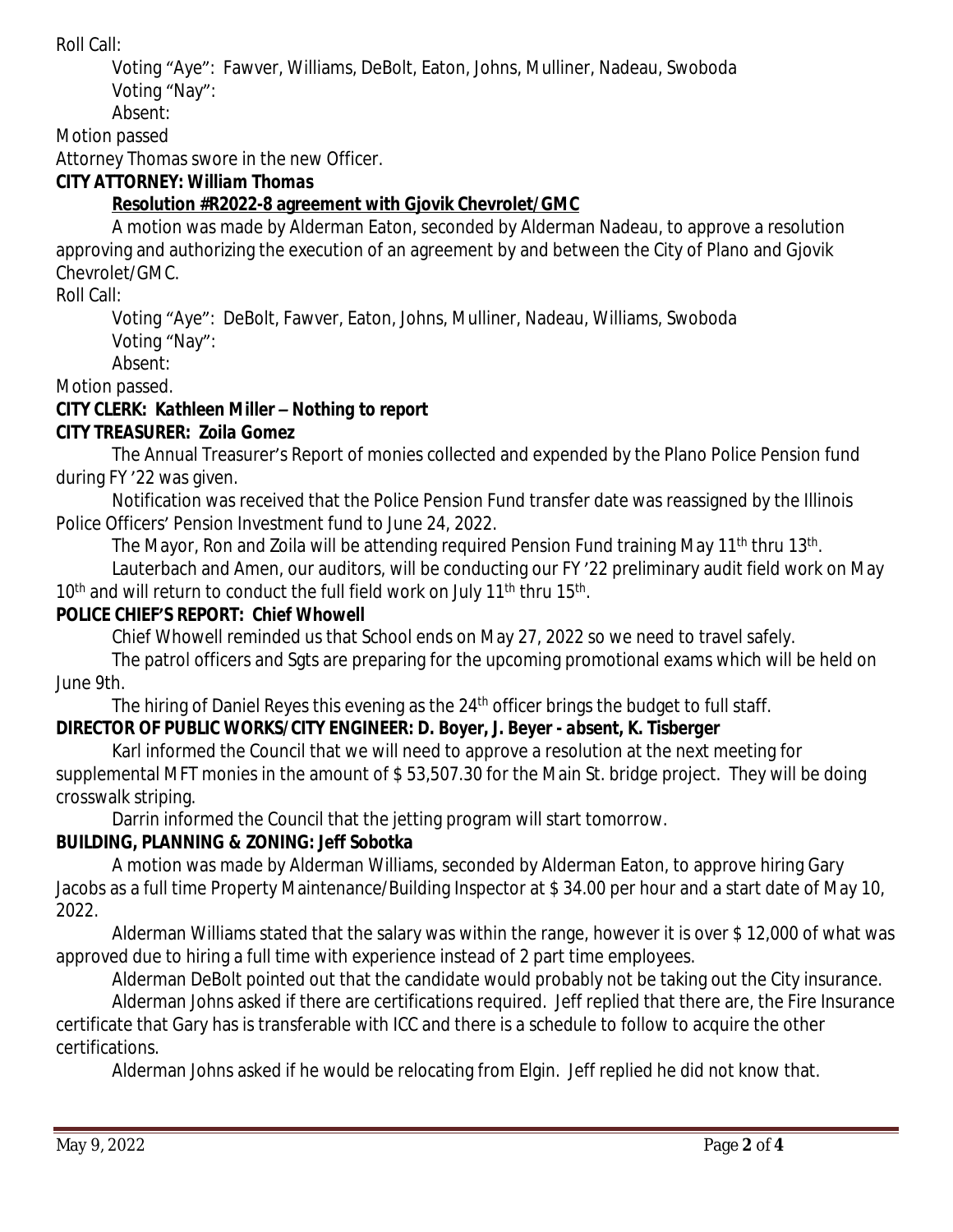Alderman Johns asked if the Personnel & Insurance committee recommending the hiring of this person.

Alderman Williams replied yes and no. They discussed different option; the council gave approval to look for a new employee. They discussed 2 part time and 1 full time position.

Alderman Johns asked if this is salary or hourly.

Alderman Williams replied hourly.

Mayor Rennels replied that they did not expect Jeff to find a candidate so quickly.

Alderman Johns asked who did the interviews. Jeff stated that he did by himself.

Alderman Eaton commented that this candidate is very well qualified.

Alderman Johns stated that he had to asked the questions because it puts up a flag when a candidate is only interviewed by one person. Jeff stated there were 3 full time and 1 part time candidate. He did 2 phone interview and 1 in person.

Mayor Rennels stated that he explained to Jeff that interviews need to be done by a committee in the future; Jeff had already completed interviews. Mayor Rennels asked Jeff to describe the 3 certifications required of the position. Jeff stated the first is Property Maintenance to be completed within 60 days of hire, The International residential certificate within 90 days and the commercial building certificate within 180 days.

Alderman Williams asked if the candidate was clear what the consequences are if he doesn't meet the certification requirements. Jeff stated that he is.

Alderman Swoboda commented that he thought this individual would be an excellent fit.

Alderman DeBolt commented that time wise it is good that Jeff found somebody so quickly due to this being the season with a lot of issues.

# Roll Call:

Voting "Aye": Fawver, Williams, DeBolt, Eaton, Johns, Mulliner, Nadeau, Swoboda Voting "Nay":

Absent:

Motion passed

# **COMMITTEE REPORTS:**

# **ADMINISTRATIVE/HEALTH & SAFETY: Alderman Mulliner**

Alderman Mulliner had a meeting on May 3, 2022 and discussed the IGA license plate reader and transient business for food trucks. A new meeting was called for May 18, 2022 at 6:00 with the same agenda. **BUILDINGS, GROUNDS AND ZONING: Alderman DeBolt**

The committee had a meeting on May 3, 2022 to discuss Adjudication and required permits. They also discussed a safety and violation issue at the Harvester Motel, a new hire and a benefit home. A meeting was called for June 7, 2022 at 6:00 PM.

# **COMMUNITY DEVELOPMENT: Alderman Fawver**

The committee met on May 3, 2022. They discussed the O.C. Creative information. Alderman Fawver will give an update at the COW meeting this evening. Alderman Fawver called a meeting for June 7, 2022 at 6:30 p.m.

# **FINANCE: Alderman Swoboda**

Alderman Swoboda called the next meeting for May 23, 2022 at 5:15 pm. The travel policy will be discussed at a future COW meeting soon.

# **PARKS: Alderman Johns**

A motion was made by Alderman Johns, seconded by Alderman Williams to approve seal coating walking paths at Foli Park by DNM Sealcoating Inc. in the amount of \$ 2,570.00. Roll Call:

Voting "Aye": Fawver, Williams, DeBolt, Eaton, Johns, Mulliner, Nadeau, Swoboda Voting "Nay":